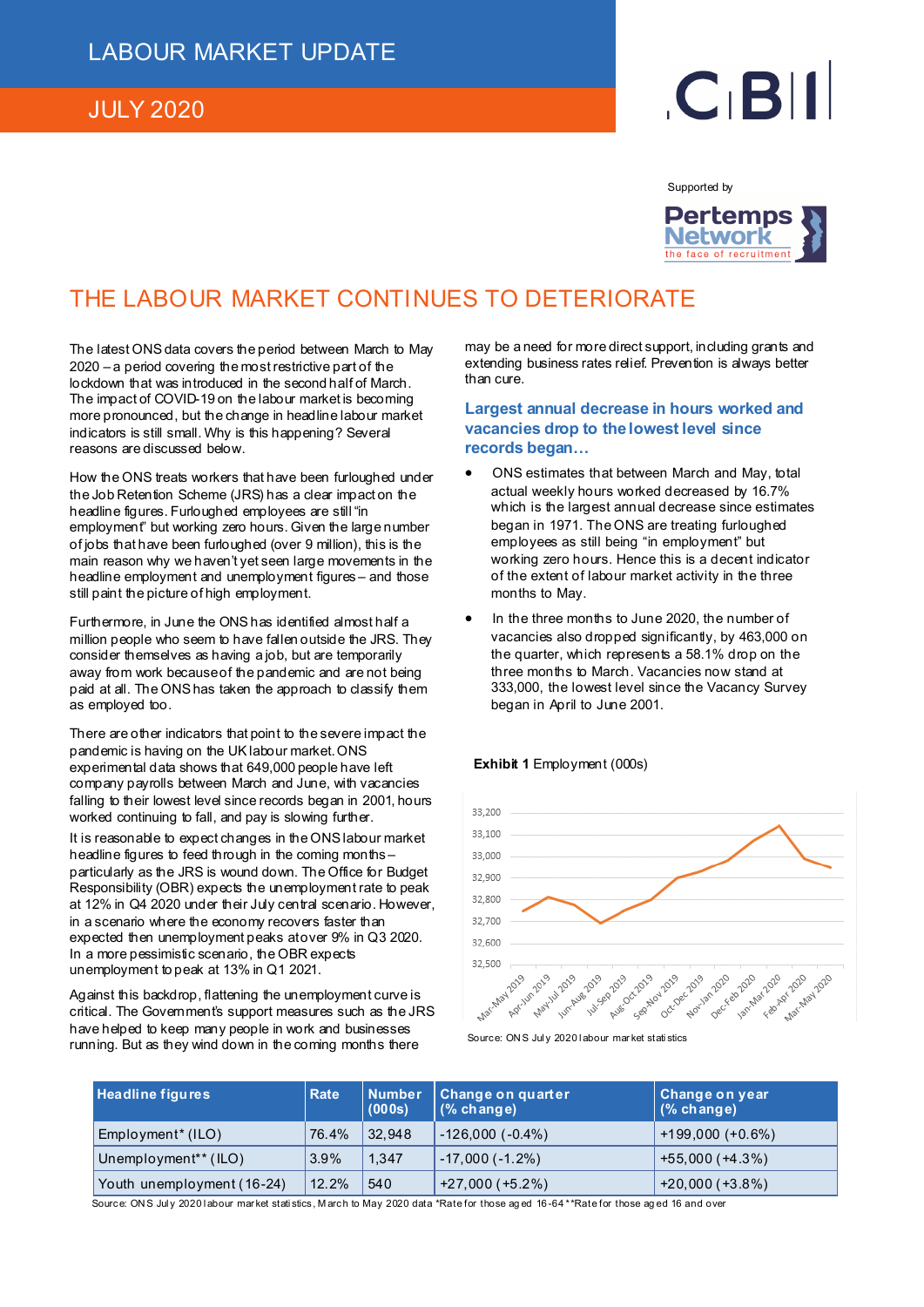- Experimental Pay As You Earn (PAYE) data shows that in June the number of employees in the UK on payrolls was down by 649,000 compared with March 2020. This figure is not believed to be capturing between 450k and 500k people who identified themselves as being employed, but temporarily away from their jobs because of the pandemic, but who were receiving no pay.
- Official employment is weakening and fell by 126,000 in the three months to May 2020, compared with the previous quarter, and was 199,000 higher than during the same period a year earlier. The employment rate decreased by 0.2% points to stand at 76.4%.
- Male employment fell by 100,000 on the quarter, and female employment by 26,000. On the year, male employment decreased by 35,000, while female employment rose by 233,000.
- The number of employees increased by 97,000 in the three months to May, while the number of selfemployed fell significantly by 178,000 on the quarter. Also the number of people working part-time decreased strongly by 163,000 on the quarter. These are also indications that the labour market is deteriorating.

#### **…while the impact on unemployment is masked by rising inactivity rates**

- Experimental data showed that UK claims for benefits have dropped slightly in June and now stands at 2.6 million. However, enhancements to Universal Credit as part of the UK government's response to the coronavirus mean that an increasing number of people are eligible for support while still employed. Consequently, changes are not due wholly to changes in the number of people who are unemployed.
- Official data show that in the three months to May 2020 unemployment decreased by 17,000 and stood at 1.34 million. On a year-on-year basis, the number of unemployed people increased by 55,000. The

 $4.4$  $4.2$  $\Delta \cap$ 38  $36$ lunchue zone 14-2019 Ave 2019 Augo Centro AV2019 May 1 May 14 2019 oct2019 12019 deviled Nove-2019 Neczonian zozo Decreen Januar ab 2020 Factor Fast 2020 - 2020 **Apr App App Alay** 

Source: ON S Jul y 2020 l abour mar ket stati stics

**Exhibit 2** Unemployment (%)

unemployment rate stood at 3.9%, unchanged on the previous quarter.

- The number of those registered as economically inactive (not available and/or not looking for work) increased significantly by 92,000 compared with the previous quarter, but decreased by 157,000 on a year earlier.
- Those who are economically inactive and who want a job increased by a record 257,000 on the year and a record 253,000 on the quarter, suggesting that many people who want employment are not currently looking for work (and hence are not classified as unemployed).

#### **Pay growth has slowed sharply, with further declines looming**

- Nominal regular pay growth (excl. bonuses and before adjusting for inflation) was 0.7% on the year in the three months to May 2020 (on the less volatile three-month rolling basis), down by 1.0% point on April 2020. This reflects the fact that many employees have been furloughed and moved into the JRS which only pays wages at 80% of normal levels. Pay growth has been slowing for 10 consecutive months since its last peak (3.9% in June/July 2019). On the single month rolling basis nominal regular pay growth was  $0.0\%$  – up by 0.1% points on April 2020.
- In the three months to May, nominal regular pay growth slowed in the private sector (down by 1.3% points to 0.0% on the year, and increased by 0.3% points in the public sector to 3.8% on the year.
- Across the different sectors, nominal annual regular pay growth was strongest in finance (+1.7% - down by 0.5% points) and services (+1.4% - down by 0.8% points), followed by manufacturing (-1.6% - down by



Source: ON S Jul y 2020 l abour mar ket stati stics

#### **Exhibit 3 Real regular pay growth (%)**

2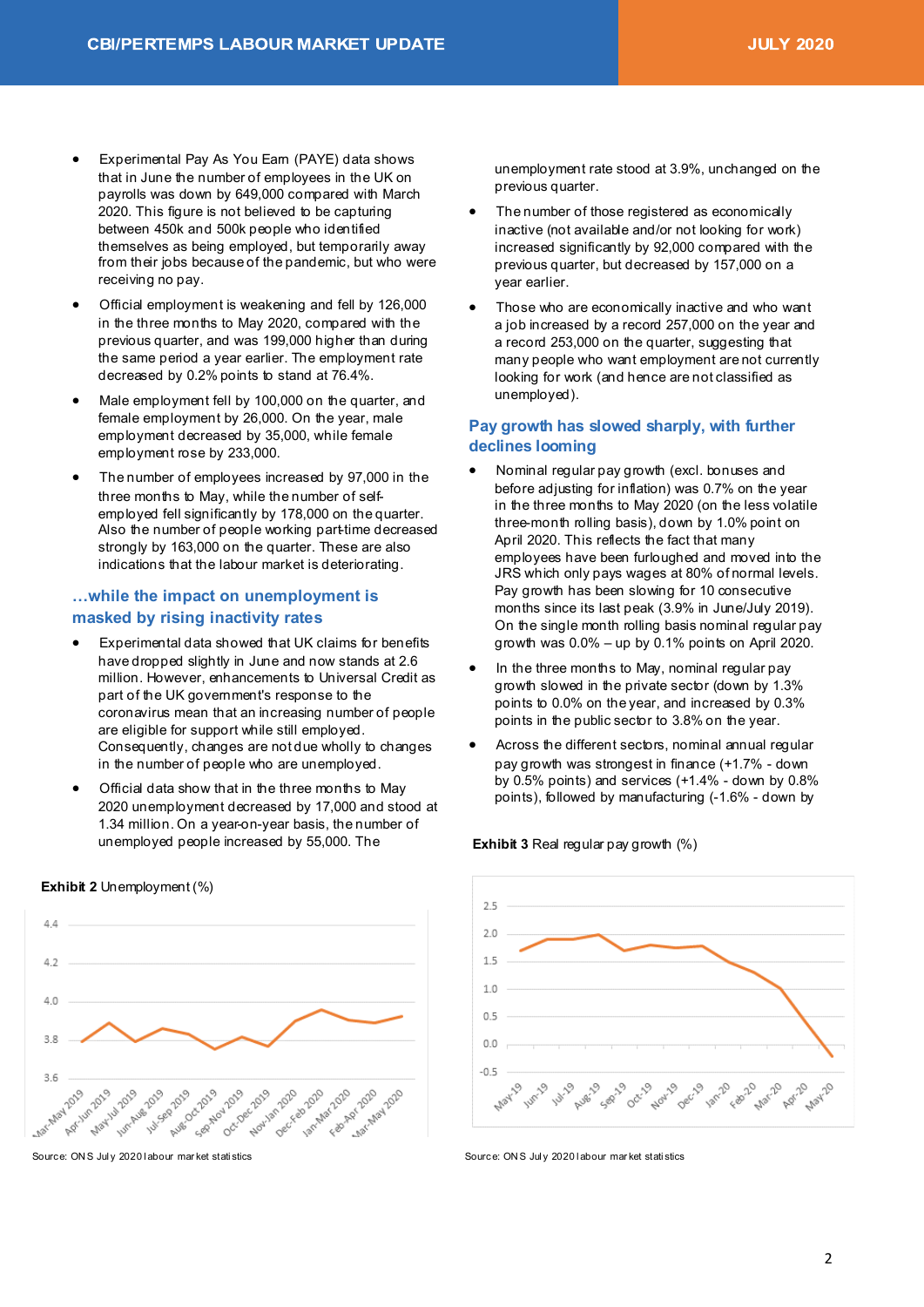#### **Exhibit 4** Employment change by regions & nations (000s)



Source: ONS July 2020 labour market statistics, shown as quarter on quarter changes

1.6% points), wholesaling, retailing & hospitality (-2.1% - down by 2.1% points) and construction (-5.4% - down by 3.6% points).

• Real regular pay (excl. bonuses and adjusting for CPIH inflation) decreased by -0.2% on a year ago (on the less volatile three-month rolling basis) – down by 0.6% points on April 2020. On the single month rolling basis real regular pay stood at -0.7% up by 0.2% points on April 2020.

#### **Employment in the regions saw a mixed picture...**

In the last quarter employment growth was strongest in the North East and Wales.

In the three months to May 2020, employment increased in the North East (+39,000), Wales (+33,000), Yorkshire and The Humber (+24,000), and the East Midlands (+13,000) as compared to the quarter from December to February.

#### **Exhibit 5** Unemployment change by regions & nations (000s)



Source: ON S Jul y 2020 l abour mar ket stati stics

- Employment remained broadly unchanged in the West Midlands (-6,000), the East (-5,000) and the North West (+8,000).
- Employment decreased in London (-103,000), Scotland (-47,000), the South West (-46,000), the South East (-25,000) and Northern Ireland (-12,000).

#### **… as well as unemployment**

- In the three months to May 2020, unemployment increased in London (+27,000) and in Scotland (+15,000).
- Unemployment remained broadly unchanged in the North East (-7,000), Northern Ireland (-2,000), the South East (-1,000), the East Midlands (-1,000), the West Midlands (+1,000) and the South West (+6,000).
- Unemployment decreased in Yorkshire and The Humber (-25,000), the North West (-19,000) and in Wales (-15,000).
- However, as with the headline data, the employment and unemployment data across the regions and nations is likely not reflective of labour market conditions at present.

The next labour market update will be published on **11th August 2020**.